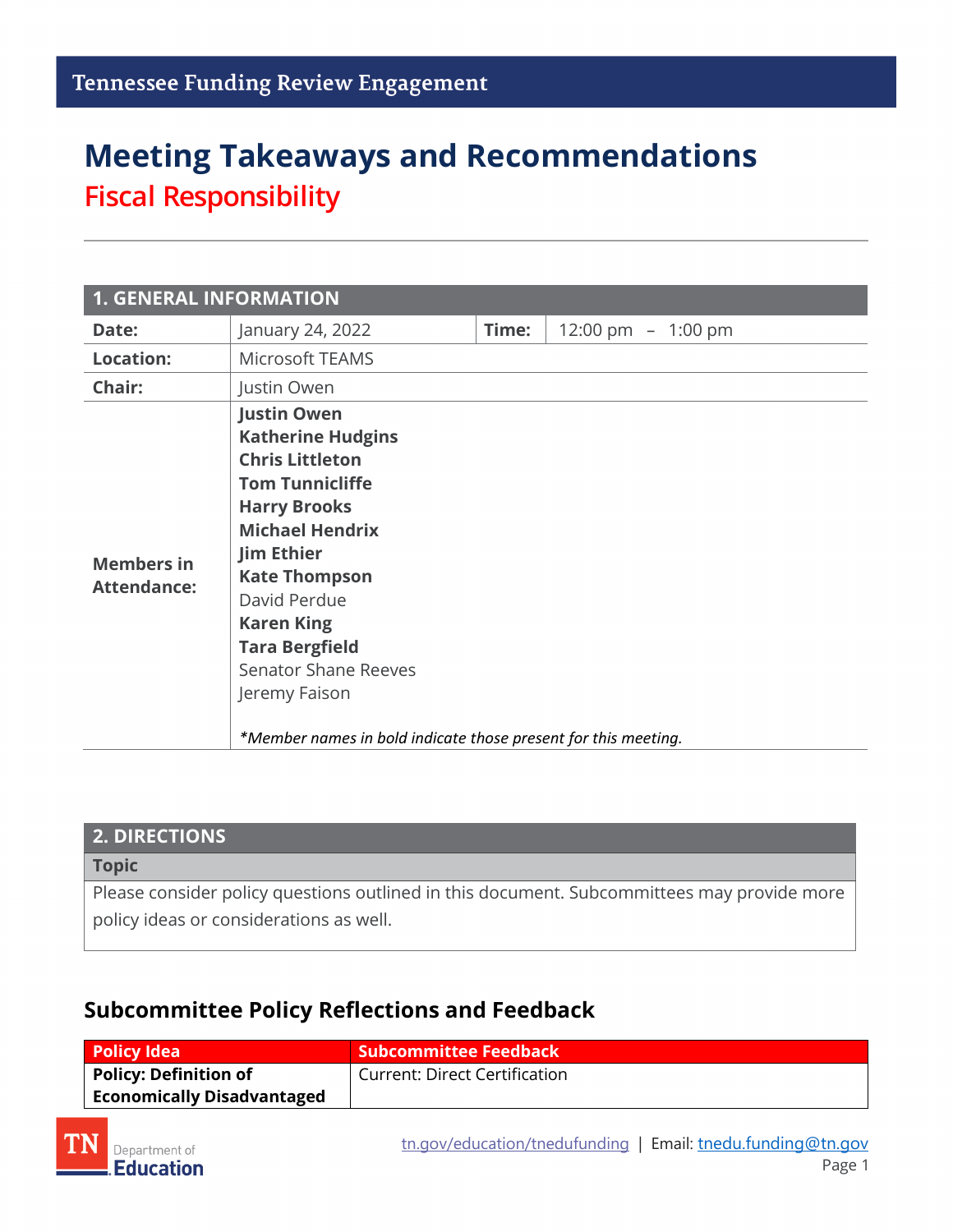| <b>Policy: Definition of</b><br><b>Concentration of Poverty</b> | Current: Attending a Title I School                                                                                                                                                                                                                                  |
|-----------------------------------------------------------------|----------------------------------------------------------------------------------------------------------------------------------------------------------------------------------------------------------------------------------------------------------------------|
| <b>Policy: Definition of Sparsity</b>                           | Current: Students per square mile (federal is 10, but the range is<br>10-25 students)                                                                                                                                                                                |
| <b>Policy: Teacher Salaries</b>                                 | Question: What, if any, requirements should the formula require<br>on investing new education dollars into existing educator salaries<br>moving forward?                                                                                                             |
|                                                                 | Targeting the ideal student teacher ratio                                                                                                                                                                                                                            |
|                                                                 | Keep it simple and easy to understand                                                                                                                                                                                                                                |
|                                                                 | Certain percentage of pay raises set aside to fund existing                                                                                                                                                                                                          |
|                                                                 | teacher salaries rather than hire new teachers (Texas example)                                                                                                                                                                                                       |
| <b>Policy: Teacher Salaries</b>                                 | Question: Are there any other policies for teacher salaries that<br>should be included?                                                                                                                                                                              |
|                                                                 | Incentivize teachers in creative ways - direct some outcomes<br>funding from the school to teachers directly (highly effective)                                                                                                                                      |
| <b>Policy: Tutoring</b>                                         | Question: This is required for students who score at "Below" on<br>the 3rd grade TCAP beginning SY23-24. Should there be funding<br>included in the formula for this legally required support?<br>Yes, this must be funded for the first two or three years in order |
|                                                                 | to be effective.                                                                                                                                                                                                                                                     |
| <b>Policy: CTE</b>                                              | Question: Please review the CTE content and provide feedback on<br>how TN may choose to address CTE considerations.                                                                                                                                                  |
| <b>Policy: K-2 Weight</b>                                       | Question from the Steering Committee: How might you consider<br>a K-2 weight or additional investment in the earlier grades?                                                                                                                                         |
|                                                                 | Recommend a different direction (Florida example) - they target<br>K-3 and then 9-12 (tweak the base for these two spans) and then<br>keep then 4-8 funded at the base amount                                                                                        |
| <b>Policy: Outcomes</b>                                         | Question from the Steering Committee: They would like to see<br>outcomes options for middle school. What outcomes does your<br>subcommittee recommend?                                                                                                               |
|                                                                 | Set appropriate outcomes for each content area in middle school                                                                                                                                                                                                      |

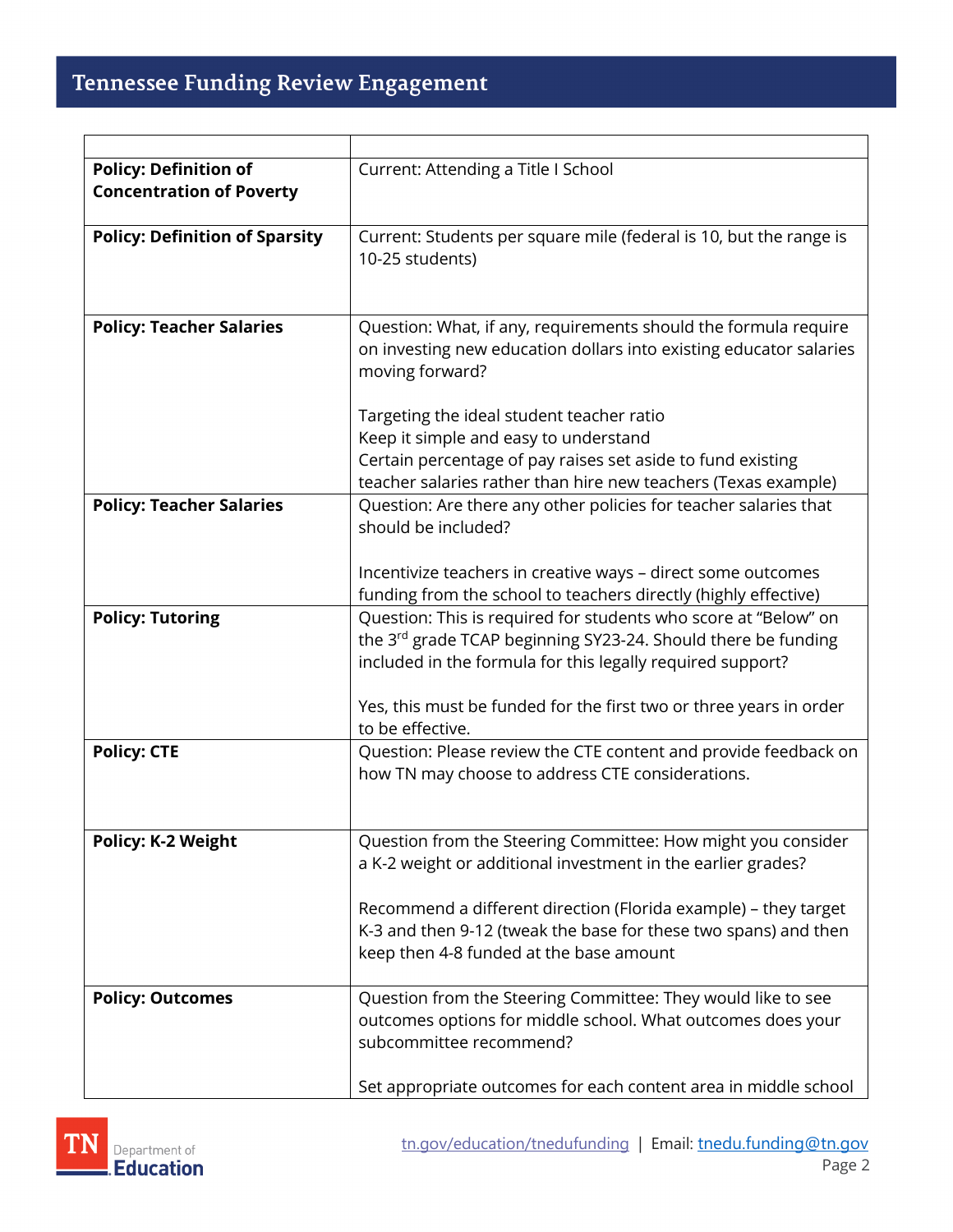# Tennessee Funding Review Engagement

|                               | High School ready (some evaluation measure to see if they are                                                                    |
|-------------------------------|----------------------------------------------------------------------------------------------------------------------------------|
|                               | ready)                                                                                                                           |
|                               | <b>Career Exploration</b>                                                                                                        |
| <b>Policy: Outcomes</b>       | Question from the Steering Committee: They would like to see                                                                     |
|                               | other outcomes options for elementary school. What outcomes                                                                      |
|                               | does your subcommittee recommend?                                                                                                |
|                               |                                                                                                                                  |
|                               | Literacy proficiency should be the key outcome                                                                                   |
| <b>Policy: Accountability</b> | Question from the Steering Committee: What accountability                                                                        |
|                               | measures should be included in any new formula proposal, or                                                                      |
|                               | what ideas do you have?                                                                                                          |
|                               |                                                                                                                                  |
|                               | Regular reexamination on how effective the formula is at getting<br>the money to the classrooms, high need districts, supporting |
|                               | students, etc.                                                                                                                   |
|                               | Transparency itself should lead to multiple layers of                                                                            |
|                               | accountability                                                                                                                   |
|                               | Outcomes-based funding must be tied to accountability and vice                                                                   |
|                               | versa (school level)                                                                                                             |
|                               | Parent perspective - more interested in consistent transparency                                                                  |
|                               | in reporting before accountability                                                                                               |
|                               |                                                                                                                                  |
|                               |                                                                                                                                  |
| <b>Policy: Reporting</b>      | Question: What information should be included in public                                                                          |
|                               | reporting for school and for district level financials?                                                                          |
|                               |                                                                                                                                  |
|                               | Reporting will lead to accountability                                                                                            |
|                               | How will we create consistent, transparent, digestible reporting                                                                 |
|                               | before moving into the accountability?                                                                                           |
|                               | Report true per pupil expenditure (including what                                                                                |
|                               | percentage/amount comes from state, local, and federal funds)                                                                    |
|                               | both district-wide and at school level.                                                                                          |
|                               | Display results at the backpack level - source of dollars funding                                                                |
|                               | the student and what is being spent on that student.                                                                             |
|                               | Include reporting in items such as instruction time and                                                                          |
|                               | curriculum.                                                                                                                      |
|                               | Standardized reporting format- student management system                                                                         |
|                               | linked to financial reporting - those two components linked to<br>academic performance                                           |
|                               |                                                                                                                                  |
|                               | First create consistency in what has to be reported.                                                                             |
|                               |                                                                                                                                  |

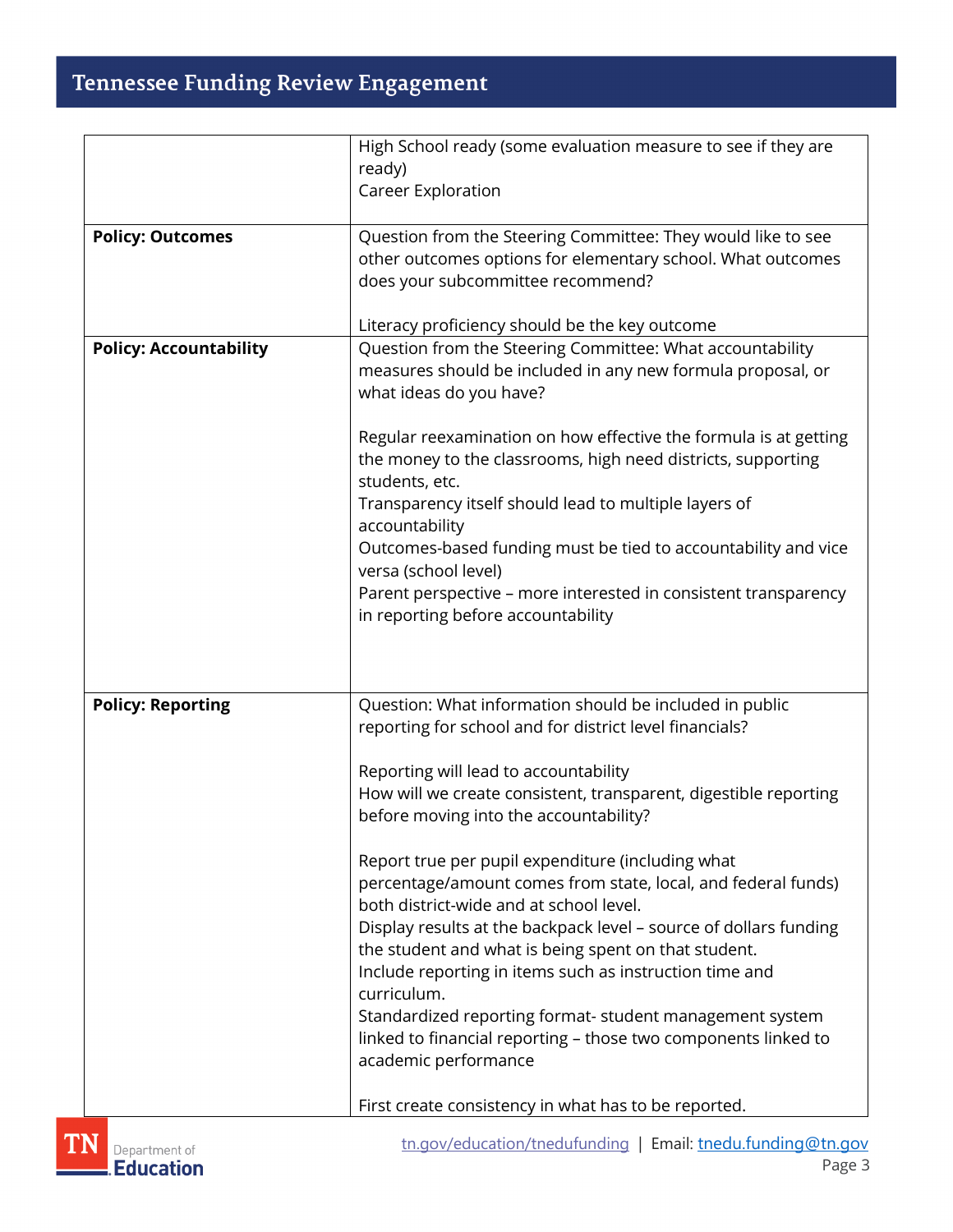## **Tennessee Funding Review Engagement**

|                                      | Second provide support needed for districts/schools to do this                                                                  |
|--------------------------------------|---------------------------------------------------------------------------------------------------------------------------------|
|                                      | reporting.<br>Then the Dept. create a dashboard from the data that is                                                           |
|                                      | submitted                                                                                                                       |
|                                      | The dashboard should be simple and digestible to properly                                                                       |
|                                      | display information.<br>If we want to tie expenditures into this formula - revenues don't                                       |
|                                      | equal expenditures. We need to keep this in mind.                                                                               |
|                                      | Reporting/presenting data by districts should be funded or be                                                                   |
|                                      | done at the state level on behalf of districts.                                                                                 |
|                                      | Reporting on both inputs (revenue sources) and outputs<br>(expenditures and outcomes)                                           |
|                                      | Acknowledge the proper level of funding needed to support new                                                                   |
|                                      | reporting by districts.                                                                                                         |
| <b>Policy: Funding Year</b>          | Question: Should funding reflect the current year or the prior                                                                  |
|                                      | year (as it does now)? For fast-growing districts, it may be                                                                    |
|                                      | beneficial to receive the funds in real time to meet the costs of                                                               |
|                                      | that year and for declining enrollment districts, it may be harder                                                              |
|                                      | to adjust budgets in real time. Given that challenge, are there<br>mitigation ideas?                                            |
|                                      |                                                                                                                                 |
|                                      | FTE student count based on demographic and school district                                                                      |
|                                      | projections and then do actual accounts during school year.                                                                     |
|                                      | By having good projections and consistently revising the dollars<br>would actually be tied to students and tied to local needs. |
|                                      |                                                                                                                                 |
|                                      | Semi-annual growth adjustment (end of first semester and again                                                                  |
|                                      | at end of 2 <sup>nd</sup> semester).                                                                                            |
| <b>Policy: ADM Shifts</b>            | Question: Student enrollment may fluctuate down in a given year                                                                 |
|                                      | (up or down). Should there be any consideration for hold                                                                        |
|                                      | harmless or fixed costs, or should the funding be specific and<br>reflective of the actual enrollment?                          |
|                                      |                                                                                                                                 |
| <b>Policy: Maintenance of Effort</b> | Question: How should we consider Maintenance of Effort at the                                                                   |
|                                      | local level? (It provides consistent funding but may deter local                                                                |
|                                      | investment because of the requirement to continue).                                                                             |
|                                      |                                                                                                                                 |
| <b>Policy: Professional</b>          | Question: Are there any professional development opportunities                                                                  |
| <b>Development and Training</b>      | or additional supports that should be provided?                                                                                 |
|                                      |                                                                                                                                 |